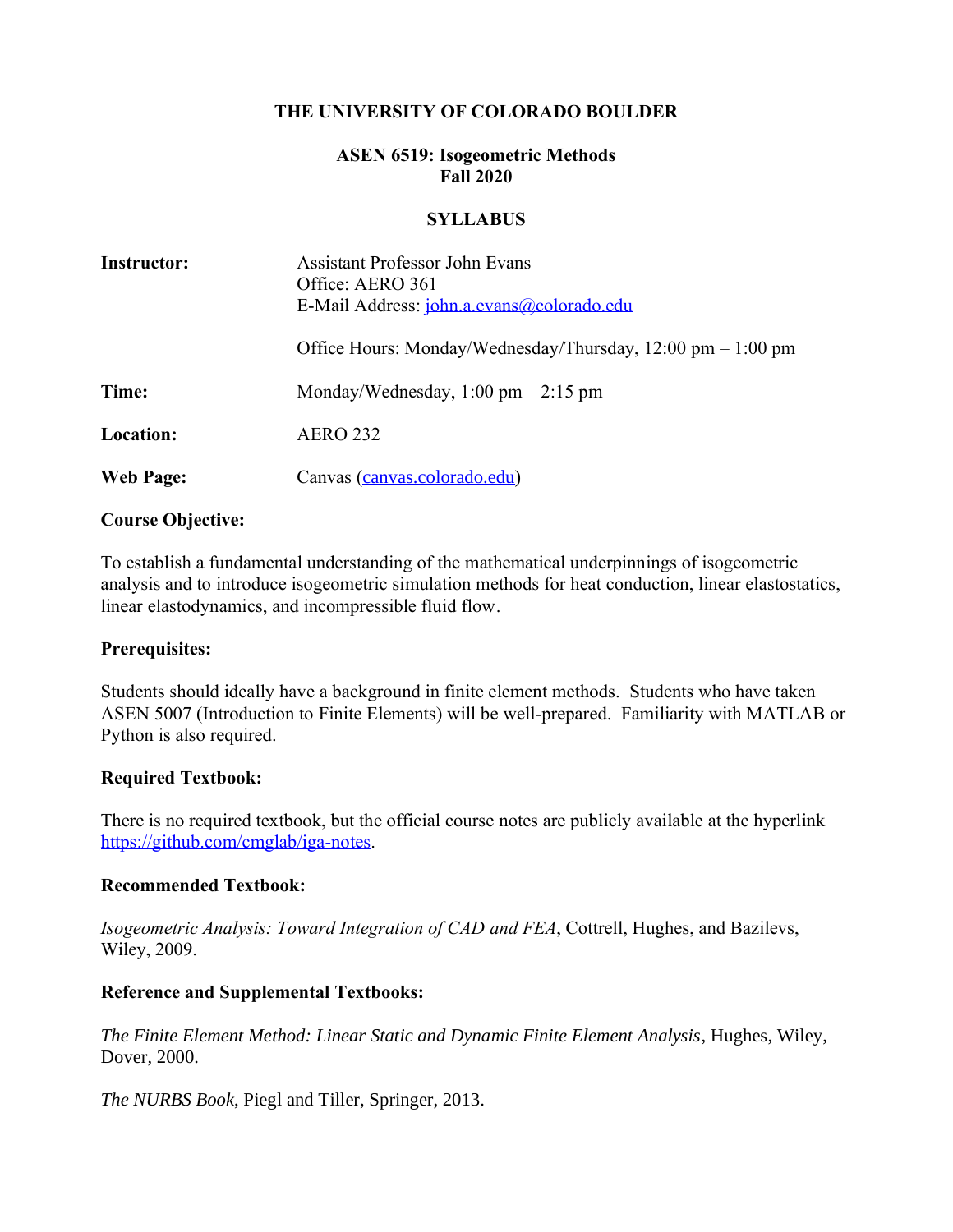*Bezier and B-spline Techniques*, Prautzsch, Boehm, and Paluszny, Springer, 2002.

## **Topics:**

### **1. Fundamentals: Geometric Design and Mesh Generation**

- a. Bernstein Polynomials and Bézier Curves
- b. B-splines and NURBS (Non-Uniform Rational B-Splines)
- c. NURBS Curves, Surfaces, and Volumes
- d. Refinement
- e. Multiple Patches
- f. Bézier Extraction and Mesh Generation

### **2. Fundamentals: Linear Elliptic, Parabolic, and Hyperbolic PDEs**

- a. The Isoparametric Concept
- b. Boundary Value Problems and Galerkin's Method
- c. Time-Dependent Problems and Semi-Discrete Methods

### **3. Applications**

- a. Heat Conduction
- b. Linear Elastostatics and Elastodynamics
- c. Incompressible Fluids and Stabilized Methods

### **Class Format:**

The class meets twice a week for an hour and fifteen minutes of formal lecture and discussion.

### **Grading:**

60% Homework Assignments 15% Literature Review Project 25% Final Project

Grades will be posted to the class website on Canvas.

## **Homework Policy:**

Six homework assignments will be assigned throughout the class. These assignments will include both analytical and computational components. Students should make an effort to turn in assignments that are organized, professional looking, and legible. It is recommended that students use LaTeX to type up their assignments. Students will submit each assignment, including code, to a Canvas Dropbox. *Homework is due at 11:59 PM on the due date***.** Late assignments will not be accepted, though there will be a five-minute grace period.

Collaboration is permitted on homework. This means students may discuss the means and methods for solving problems and even compare answers, but students are not free to copy someone's assignment. The work that a student turns in must be his or her own – copying is not allowed for any assignment and will not be tolerated. Students who are caught copying (or providing his or her assignment to another) will receive an "F" for the course and reported to the Dean's office for further punitive action.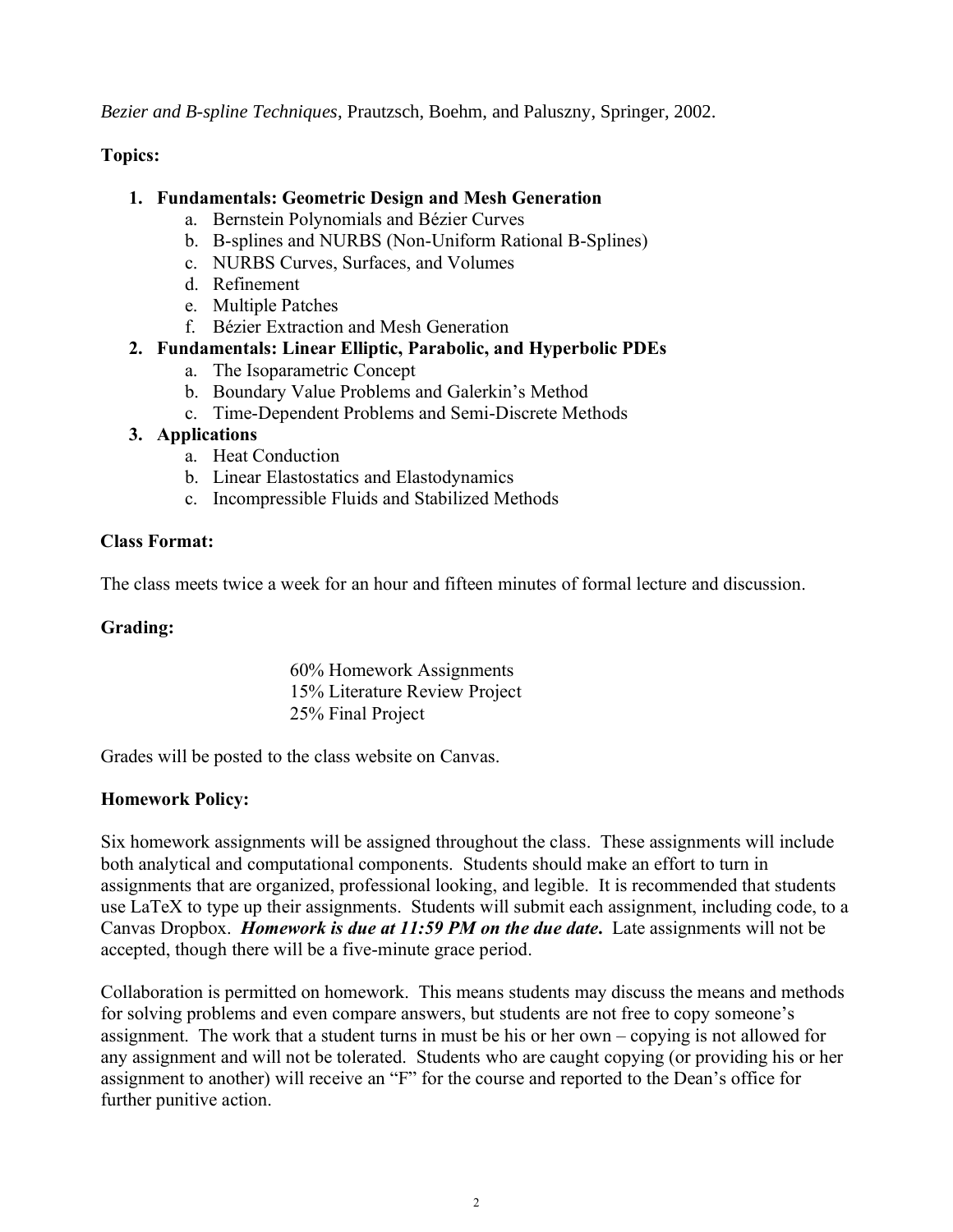# **Literature Review Project:**

A literature review project will be assigned during the first few weeks of class. Students will review a select topic in the field of isogeometric analysis. The literature review project will consist of a 5 page summary and synthesis and a 5-minute in-class presentation on the topic. A list of possible topics will be given out, but students may also elect to propose their own topic.

## **Final Project:**

A final project will be assigned during the middle of the semester. Students will simulate a challenging application of engineering interest using isogeometric analysis. The final project will consist of a 8-10-page paper and a 10-minute in-class presentation. A list of possible applications will be given out, but students may also elect to propose their own application.

## **Accommodation for Disabilities:**

If you qualify for accommodations because of a disability, please submit your accommodation letter from Disability Services to your faculty member in a timely manner so that your needs can be addressed. Disability Services determines accommodations based on documented disabilities in the academic environment. Information on requesting accommodations is located on the Disability [Services website.](http://www.colorado.edu/disabilityservices/students) Contact Disability Services at 303-492-8671 or [dsinfo@colorado.edu](mailto:dsinfo@colorado.edu) for further assistance. If you have a temporary medical condition or injury, see [Temporary Medical Conditions](http://www.colorado.edu/disabilityservices/students/temporary-medical-conditions) under the Students tab on the Disability Services website.

## **Classroom Behavior:**

Students and faculty each have responsibility for maintaining an appropriate learning environment. Those who fail to adhere to such behavioral standards may be subject to discipline. Professional courtesy and sensitivity are especially important with respect to individuals and topics dealing with race, color, national origin, sex, pregnancy, age, disability, creed, religion, sexual orientation, gender identity, gender expression, veteran status, political affiliation or political philosophy. For more information, see the policies on [classroom behavior](http://www.colorado.edu/policies/student-classroom-and-course-related-behavior) and the [Student Code of Conduct.](http://www.colorado.edu/osccr/)

## **Preferred Student Names and Pronouns:**

CU Boulder recognizes that students' legal information doesn't always align with how they identify. Students may update their preferred names and pronouns via the student portal; those preferred names and pronouns are listed on instructors' class rosters. In the absence of such updates, the name that appears on the class roster is the student's legal name.

## **Honor Code:**

All students enrolled in a University of Colorado Boulder course are responsible for knowing and adhering to the Honor Code. Violations of the policy may include: plagiarism, cheating, fabrication, lying, bribery, threat, unauthorized access to academic materials, clicker fraud, submitting the same or similar work in more than one course without permission from all course instructors involved, and aiding academic dishonesty. All incidents of academic misconduct will be reported to the Honor Code [\(honor@colorado.edu\)](mailto:honor@colorado.edu); 303-492-5550). Students found responsible for